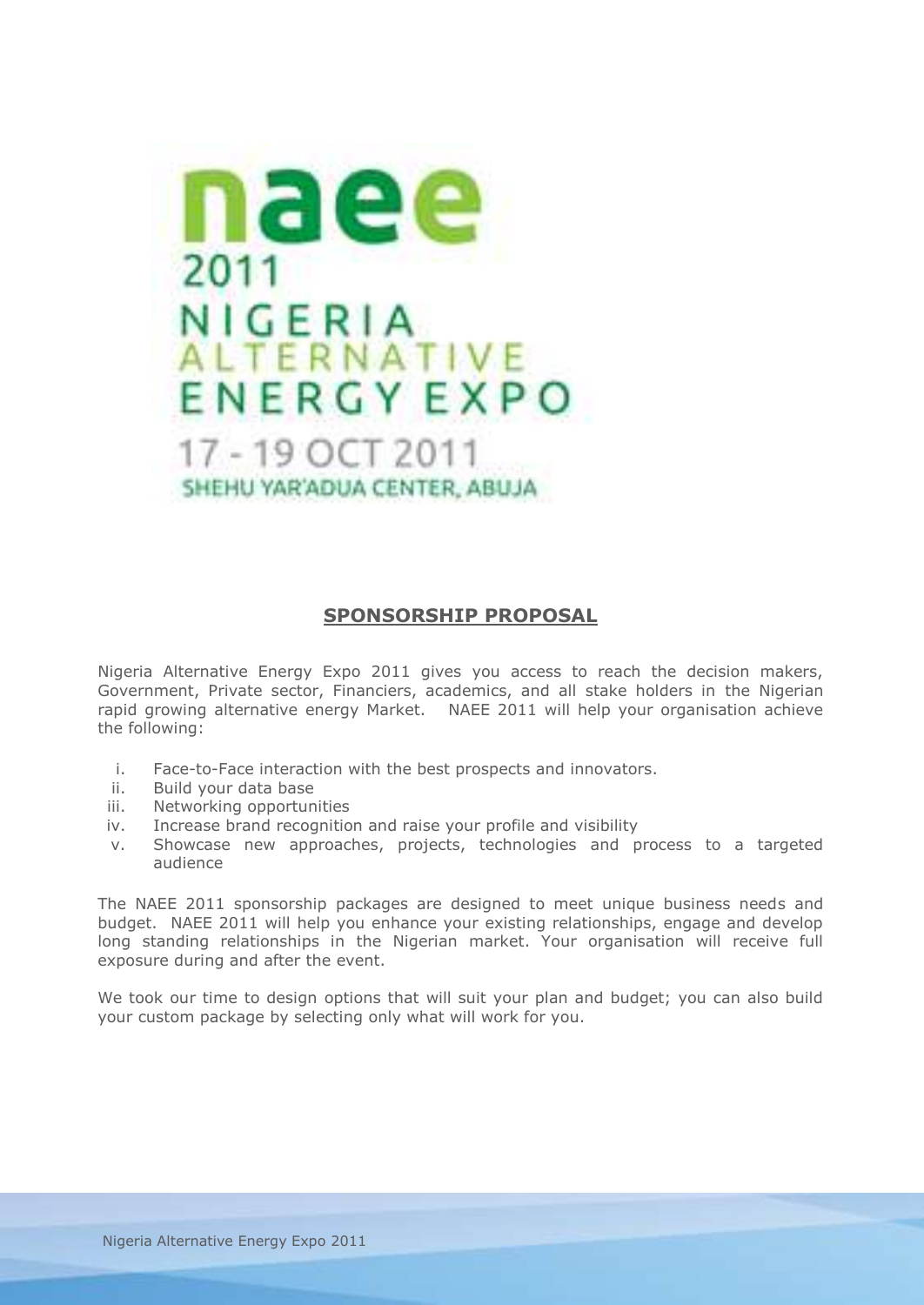| <b>Description</b>                                                     | <b>Platinum</b>                     | Gold                       | <b>Silver</b>                                     | <b>Bronze</b>    |
|------------------------------------------------------------------------|-------------------------------------|----------------------------|---------------------------------------------------|------------------|
| <b>Quantity Available</b>                                              | 1                                   | $\overline{2}$             | $4(1$ Sold)                                       | <b>Unlimited</b> |
| <b>Cost</b>                                                            | \$65000.00                          | \$50000.00                 | \$25000.00                                        | \$5000.00        |
| <b>EXHIBITION BENEFITS</b>                                             |                                     |                            |                                                   |                  |
| <b>Exhibition stand</b>                                                | $5m \times 5m$                      | $5m \times 3m$             | $3m \times 3m$                                    | $3m \times 3m$   |
| Complimentary Conference Registration                                  | 8                                   | 5                          | 2                                                 | 1                |
| <b>CONFERENCE BENEFITS</b>                                             |                                     |                            |                                                   |                  |
| Acknowledgement in opening Plenary<br>session                          | $\Box$                              | $\Box$                     | П                                                 | П                |
| <b>BRANDING</b>                                                        |                                     |                            |                                                   |                  |
| Branding at Registration Area                                          | П                                   |                            |                                                   |                  |
| Company synopsis in brochure                                           | 500 words                           | 350 words                  | 250 words                                         | 150 words        |
| Company synopsis on Sponsor page<br>website, including logo & URL link | 500 words                           | 350 words                  | 250 words                                         | 150 words        |
| Acknowledgement in all promotional<br>material                         | П                                   | $\Box$                     | П                                                 | П                |
| Acknowledgement in all correspondence<br>with delegates                | П                                   |                            |                                                   |                  |
| Logo to be included on all sponsor-<br>dedicated banners               |                                     | П                          | П                                                 | $\Box$           |
| Inserts into delegate packs                                            | 8 page                              | 4 page                     | 2 page                                            | 1 page           |
| List of delegates prior to event                                       |                                     | П                          |                                                   |                  |
| <b>ADVERTISING EXPOSURE</b>                                            |                                     |                            |                                                   |                  |
| Advertise in Final Programme                                           | Full page,<br>outside back<br>cover | Full Page,<br>inside cover | Full page black &<br>white in body of<br>magazine |                  |

| <b>Opportunity</b> | <b>Cost</b> | <b>Tick</b> | <b>Details</b>                                                                                                                                                                                                                                                                                                                                                                                                                                                                      |
|--------------------|-------------|-------------|-------------------------------------------------------------------------------------------------------------------------------------------------------------------------------------------------------------------------------------------------------------------------------------------------------------------------------------------------------------------------------------------------------------------------------------------------------------------------------------|
| USB's              | \$10,000.00 |             | Logo on all USB's 1 Complimentary delegates Logo, URL<br>link & synopsis on NAEE website Insert into delegate<br>bags (2 pages) Full page black & white advertisement in<br>final programme. Company synopsis & logo in final<br>programme Logo included on looped presentation in<br>venue & exhibition hall                                                                                                                                                                       |
| Green Partner      | \$20,000.00 |             | Logo on Spotme device and banners throughout the<br>venue. Conference content and database will be yours<br>(where permission granted). Full page full colour<br>advertisement in the final programme. 3 Complimentary<br>Delegates 3m x 3m Exhibition Stand Insert into delegate<br>bags (8 pages) 500 word Write-up, logo and URL link on<br>NAEE website 500 word write-up and logo in the final<br>programme Logo included on looped presentation in<br>venue & exhibition hall |
| Internet Cafe      | \$10,000.00 |             | Branding of internet café area Logo on screen saver<br>Permission to supply branded mouse pads 75 Word<br>write-up, logo and URL link on NAEE website 75 Word<br>write-up and logo in final programme Insert into delegate<br>bag (1 page) The internet café area can be used as your<br>exhibition area. Logo on looped presentation in venue &<br>exhibition area                                                                                                                 |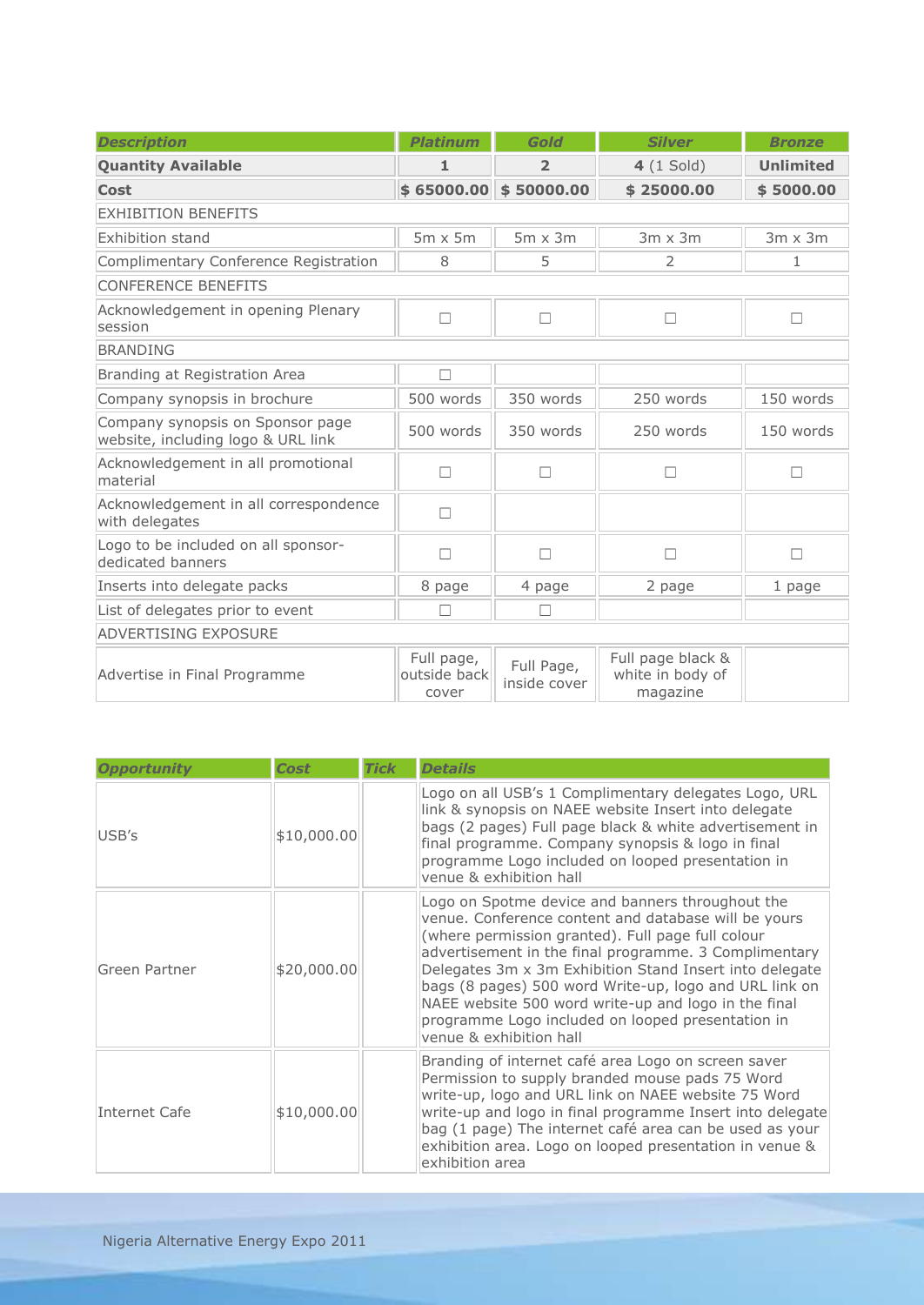| Conference Pens                                                                                          | \$2,000.00  | Logo on pen 75 Word write-up, logo and URL link on<br>NAEE website 75 Word write-up and logo in final<br>programme Logo on looped presentation in venue &<br>exhibition area                                                                                                                 |  |
|----------------------------------------------------------------------------------------------------------|-------------|----------------------------------------------------------------------------------------------------------------------------------------------------------------------------------------------------------------------------------------------------------------------------------------------|--|
| Name Badges &<br>Lanyards                                                                                | \$5,000.00  | Logo on Lanyard and name badge 75 Word write-up,<br>logo and URL link on NAEE website 75 Word write-up and<br>logo in final programme Logo on looped presentation in<br>venue & exhibition area                                                                                              |  |
| <b>Writing Pads</b>                                                                                      | \$5,000.00  | Logo on writing pad 75 Word write-up, logo and URL link<br>on REA website 75 Word write-up and logo in final<br>programme Logo on looped presentation in conference<br>venue & exhibition area                                                                                               |  |
| Conference Lunch and<br>Tea Breaks for full<br>conference (3 days -<br>including exhibition<br>open day) | \$7,000.00  | Branding of tea / coffee stations for the day 75 Word<br>write-up, logo and URL link on NAEE website 75 Word<br>write-up and logo in final programme Logo on looped<br>presentation in conference venue & exhibition area                                                                    |  |
| Networking cocktail<br>function at Sandston<br>Convention Centre                                         | \$20,000.00 | Branding of event as host, including electronic branding<br>and placement of banners, and an opportunity for 7<br>minute speech                                                                                                                                                              |  |
| Welcome pack insert                                                                                      | \$5,000.00  | Logo on mini programme to be included in badge pouch<br>75 Word write-up, logo and URL link on NAEE website 75<br>Word write-up and logo in final programme Logo on<br>looped presentation in conference venue & exhibition<br>area                                                          |  |
| Conference Bags                                                                                          | \$20,000.00 | Branding on Conference Bag 150 Word write-up, logo<br>and URL link on NAEE website 150 Word write-up and<br>logo in final programme Logo on looped presentation in<br>conference venue & exhibition area Distribution of<br>promotional materials to delegates 1 x complimentary<br>delegate |  |

# **NAEE Networking Gala**

| <b>Description</b>          | <b>Exposure Value</b>                  | Cost to Sponsor | Oty |
|-----------------------------|----------------------------------------|-----------------|-----|
| NAEE Networking Gala Dinner | \$200,000.00                           | \$75,000.00     |     |
| VIP Table                   | \$15,000.00/Table   R 7,500.00 / Table |                 |     |

## **Targeting Exhibitors, Visitors & Media**

| <b>Description</b>                    | <b>Exposure Value</b> | <b>Cost to Sponsor</b> | Otv |
|---------------------------------------|-----------------------|------------------------|-----|
| Exhibitor, Visitor and Media Bags     | \$100000.00           | \$45,000.00            |     |
| <b>Brochure Stand Distribution</b>    | \$5000 / A4 Space     | \$2500 / A4 Space      |     |
| Brochure Stand Branding               | \$30000.00            | \$10,000.00            |     |
| Exhibitor, Visitor and Media Lanyards | \$30000.00            | \$10,000.00            |     |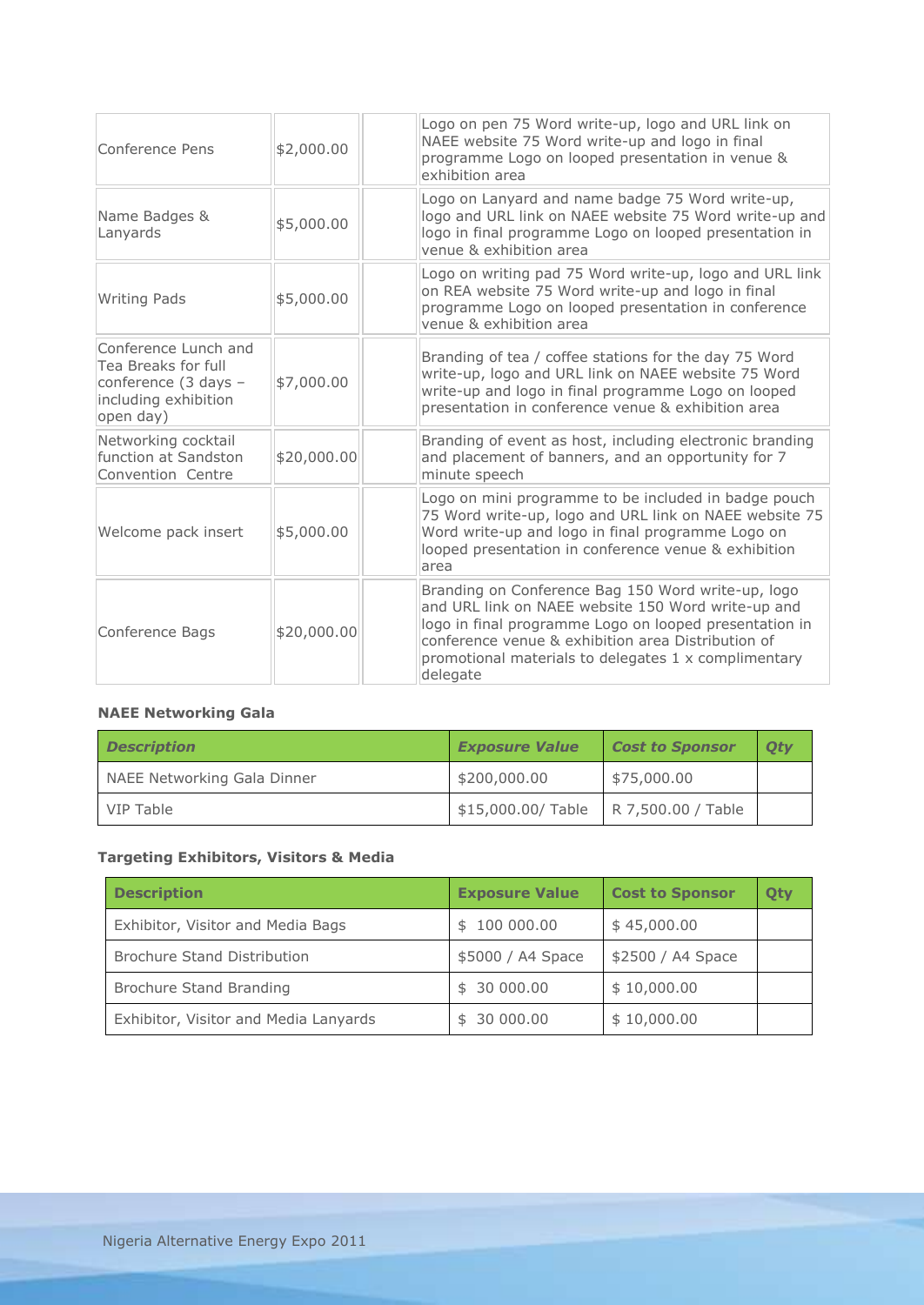## **Digital NAEE Brochure**

| <b>Description</b>                                                                 | <b>Price</b> | <b>Tick</b> |
|------------------------------------------------------------------------------------|--------------|-------------|
| Inside Front Cover - includes a printed logo<br>free opposite your company listing | \$2000.00    |             |
| Inside Back Cover - includes a printed logo<br>free opposite your company listing  | \$2000.00    |             |
| Full Page Inside - includes a printed logo free<br>opposite your company listing   | \$2000.00    |             |
| Half Page Vertical                                                                 | \$1500.00    |             |
| Half Page Horizontal                                                               | \$1500.00    |             |
| Strip Advert                                                                       | \$1000.00    |             |
| 2 Medium Logo - includes logo on website and<br>catalogue                          | \$1000.00    |             |

### **Web Banner Advertising**

| <b>Description</b>           | <b>Price</b> |  |
|------------------------------|--------------|--|
| <b>Exhibitor Secure Page</b> | \$2500.00    |  |
| Visitor Secure Page          | \$2500.00    |  |
| Media Secure Page            | \$1500.00    |  |